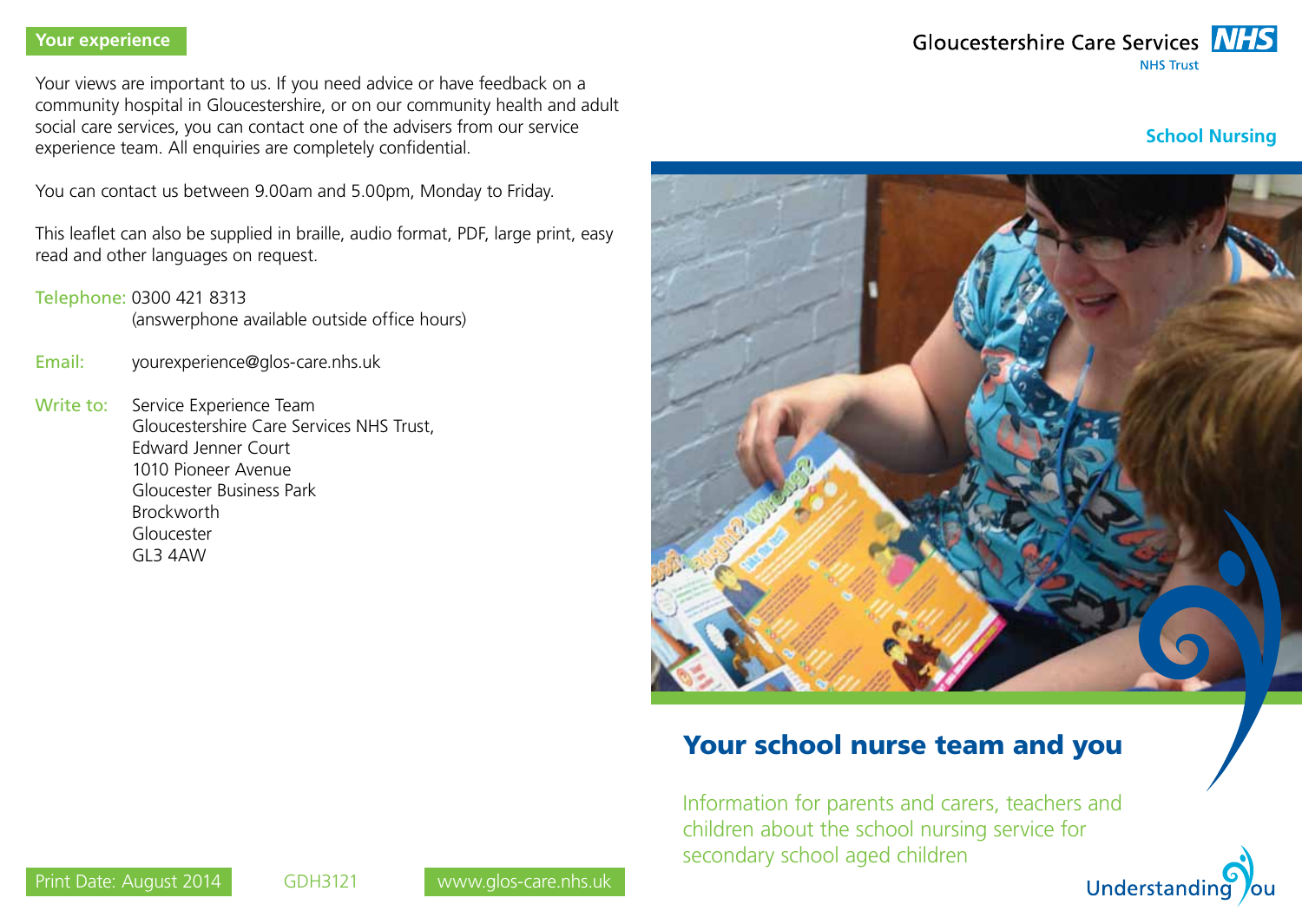#### **The role of the school nurse**

Our team of school nurses provide a public health nursing service for school-aged children and young people in community settings. We work in teams providing support for all children and their families in secondary schools and local communities.

Our school nurses are qualified nurses and come from a wide range of backgrounds and experience in different areas of nursing. School nurses have a broad range of knowledge, skills and experience in order to help support your child or young person.

Some school nurses have additional specialist training in public health.

This means these school nurses are skilled to help you and your family lead as healthy a life as possible, both physically and mentally.

We use the model of care provided by the Healthy Child Programme (Department of Health 2009) and our framework is from the Vision and Call to Action for School Nursing (Department of Health 2012).

# **Childhood immunisations**

The teenage years are an important time for vaccinations and we help carry out immunisations for young people in secondary schools across Gloucestershire.

## **Diphtheria, Tetanus and Polio (DTP) Booster**

The DTP 3 in 1 teenage vaccination boosts your child's protection against three separate diseases: tetanus, diphtheria and polio. As part of the immunisations schedule, your child should have previously received four DTP immunisations. This booster will give your child long-term protection.

# **Who should have the DTP Booster?**

DTP boosters are available to all young people aged between 13 and 18 who have completed the routine primary course of 3 DTP immunisations, as per the immunisations schedule. This vaccine is usually given in Year 9 when your child is 13-14 years old.

If you are unsure whether your child has received their primary course, you may wish to contact your GP and arrange for your child to receive any outstanding vaccinations.

#### **Meningitis C Booster**

The Meningitis C vaccine - better known as Men C - protects against infection by meningococcal group C bacteria which can cause 2 two very serious illnesses, meningitis and septicaemia.

Meningoccocal disease can affect all age groups, but rates of the disease are highest in children under 5 years of age, with a peak in babies under one year of age. There's also a second peak in cases in young people aged between 15 and 19 years of age.

To be fully protected against Men C, you need 3 separate doses of the Men C vaccine. 2 doses of Men C vaccine are given to make sure your baby develops a good enough immune response to protect them against Men C in early childhood. The Men C teenage booster can be given at the same time as the DTP booster in Year 9 and will extend your child's protection against Men C into adulthood.

#### **Human Papilloma Virus (HPV) cervical cancer vaccine**

All girls aged 12-14 are offered HPV vaccination as part of the NHS childhood vaccination programme. The vaccine is usually given in Years 8 and 9 at schools in England.

Some types of HPV can cause cervical cancer. The HPV vaccine helps to protect girls from getting cervical cancer in the future. It is also known as the cervical cancer vaccination.

## **What is HPV?**

HPV is the name given to a family of viruses. There are more than 100 types of human papillomavirus (HPV), and infection with some types can cause abnormal tissue growth and other changes to cells within your cervix, which can lead to cervical cancer.

#### **How does the HPV vaccine help?**

The vaccine reduces your risk of getting the virus which is known to cause cervical cancer. In the national NHS cervical cancer vaccination programme, Gardasil vaccine is used. Gardasil protects against the two types of HPV responsible for more than 70% of cervical cancers in the UK. Gardasil also prevents genital warts. To be fully protected the full course of 2 injections is required and we therefore deliver one in year 8 and another in year 9.

The schedule for the HPV vaccine (Gardasil) is as follows:

- $\cdot$  1st dose is given in Year 8
- 2nd dose is given after 12 months in Year 9

More information about the immunisation schedule for children can be found at **www.nhs.uk/ conditions/vaccinations**.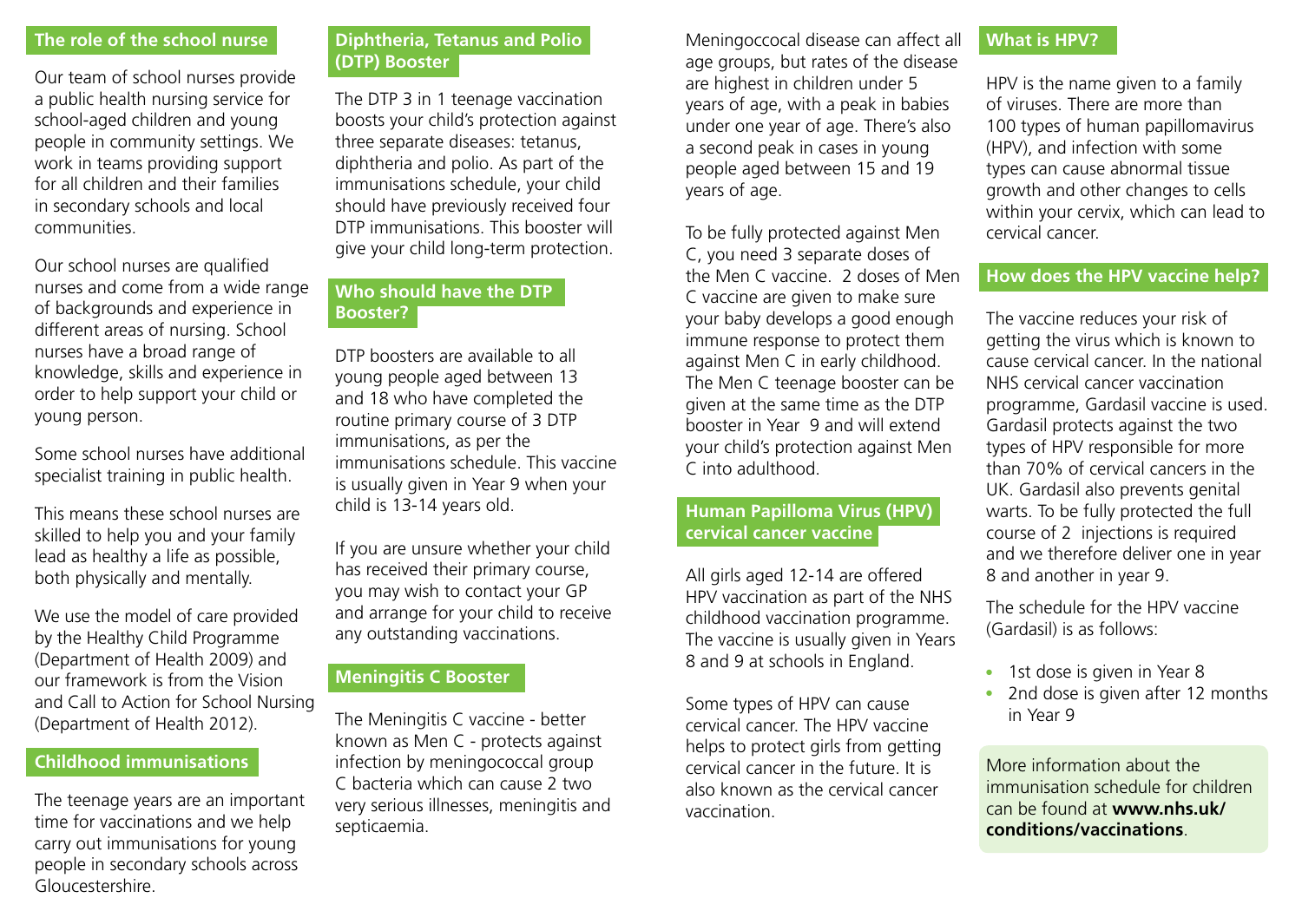## **Confidential drop-in service**

We offer a confidential drop-in service for young people in secondary school and always encourage students to talk to their Parents/Carers about their or request a service for the child visit to the drop-in.

School nurse support and advice can include subjects such as healthy lifestyles, emotional health and well-being and friendship issues.

In a number of secondary schools your school nurse can offer contraceptive and sexual health advice with specific reference to Fraser Guidelines, which enables the nurse to assess the level of understanding and appropriateness for intervention.

We also accept requests for school nursing support from secondary schools where they have concerns about a student.

#### **Community**

School nurses accept requests for school nurse support direct from parents/carers, as well as allied health professionals such as GPs and Child and Young People Service.

## **Allied health services**

If we feel a child may benefit from a more specialist service, we will either signpost to the service required ourselves.

#### **Information sharing**

For the protection and the welfare of your child, health professionals will, on occasions, share information with other agencies. It is a key part of the Every Child Matters programme to improve outcomes for children. It is linked to the Healthy Child Programme, which places a strong emphasis on early intervention and prevention.

#### **Asthma and allergies**

It is important to have regular asthma checks at your GP. If your child's asthma or allergies worsen, please let your GP and your child's school know.

Your school needs to know if your child has an allergy, asthma or any other medical condition.

This is so that the school knows how to care for them. Please make sure your child's inhaler(s) or allergy medication is in school and that the school is informed of any change in your child's asthma.

If you have any concerns that you wish to discuss with your school nurse, please telephone **0300 421 8225** to find out contact details for your local school nursing team.

#### **Emotional health and wellbeing**

Homework, tests, fall outs with friends and bullying can all make your child feel stressed and anxious. Anxiety and stress are all normal healthy reactions to everyday life and happen to everyone at times.

Where it becomes a problem is when anxiety and worry interferes with your child's everyday life. Children who experience worry may be irritable, not sleep well, lose interest in their food and appear depressed or negative. Headaches and stomach aches can also be stress-related.

If you are concerned about your child's emotional health and wellbeing make sure you talk to your child's teacher so they can help support your child in school or contact your GP or school nurse service for further advice.